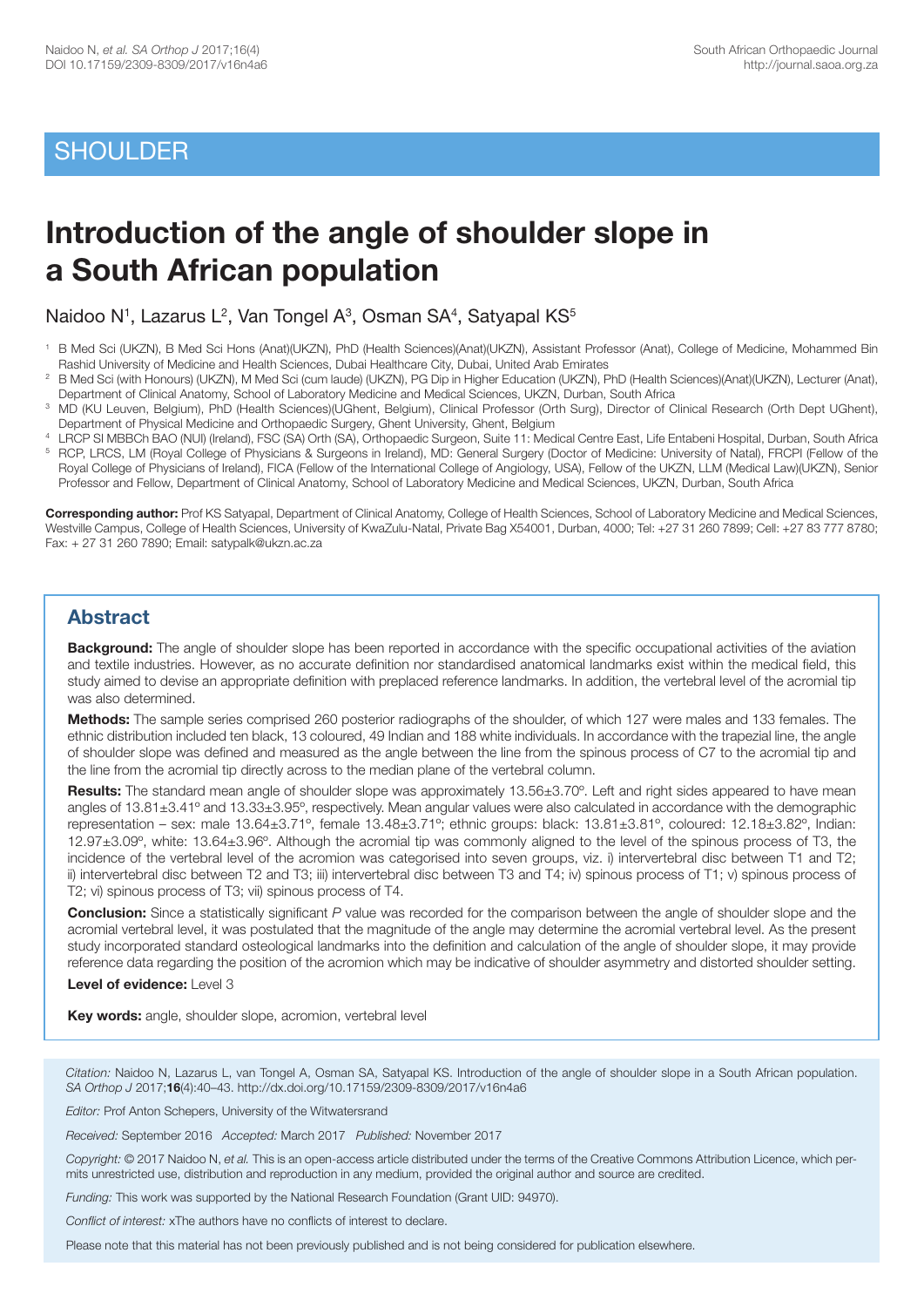### **Introduction**

Although the textile and aviation industries have reported the angle of shoulder slope in accordance with the specific occupational activities, a comprehensive investigation of the literature found a distinct discrepancy in the actual definition of the angle of shoulder slope between these industries.<sup>1,2</sup>

As a result of variation in the physique of human bodies and the need to produce garments that fit a wide range of body types, the textile industry has employed computer-aided 3D body scanner software to randomly determine antero-lateral points at the cervical and glenohumeral regions in attempts to quantify the angle of shoulder slope. <sup>2</sup> On the contrary, the popularity of male pilots and the accepted socio-economic standards specific to the 1960s led the aviation industry to include the angle of shoulder slope for the design of aviation harnesses. <sup>1</sup> Since a unilateral concentration of load causes the compression of the underlying structures and impairment of pilot performance, this posterior morphometric parameter incorporated the profile of the shoulder from the contour of underlying soft tissue. <sup>1</sup> While the aviation industry integrated both the trapezial and deltoid segments of the back, no accurate record of preplaced landmarks exists within the textile industry.<sup>1,2</sup>

Despite the apparent lack of an accurate definition and standardised anatomical landmarks within the medical field, the asymmetry of the shoulders and subsequent distorted shoulder setting are considered to be characteristic of scoliosis.<sup>1-3</sup> Therefore, this study devised an appropriate definition of the angle of shoulder slope with standardised anatomical landmarks. Since current literary sources are yet to describe the vertebral level of the acromion, the current study also proceeded to document this. 4

## **Materials and methods**

Subsequent to the gatekeepers' permission from the University of KwaZulu-Natal and Life Entabeni Hospital, Durban, South Africa (Ethical Clearance Approval Number: BE279/15), 260 posterior radiographs of the shoulder were subjected to the devised methodology (GE Healthcare Centricity PACS – IW Dynamic Imaging 3.7.3.9). The sample consisted of 127 male and 133 female individuals with a mean age of 51.80±13.93 years. The demographic representation included ten black, 13 coloured, 49 Indian and 188 white individuals.

With regard to the radiographical protocol, each patient was seated upright with the hand supinated, the arm externally rotated and without support of the arm. The greater humeral tubercle was situated laterally, while the lesser humeral tubercle was seen to lie anteriorly.

Since the trapezial line accounted for the contour of the shoulder (i.e. trapezius muscle arises from the spinous process of C7), <sup>4</sup> the standard anatomical definition of the angle of shoulder slope was based upon osteological landmarks and was measured as the angle between the line from the spinous process of C7 to the acromial tip (SpA) and the line from the acromial tip directly across to the respective point in the median plane of the vertebral column (AVc) (*Figure 1*). As the horizontal line extending medially from the acromial tip was directly perpendicular to the vertebral column, the vertebral level corresponding to the acromial tip was identified and recorded (*Figure 1*).

Non-parametric and descriptive statistical tests were conducted to determine the means and frequencies of the sample (IBM Statistical Package for Social Sciences, version 21.0). Levels of significance were reported when *P* values were less than 0.05.



**Figure 1.** Schematic diagram of the vertebral levels of the acromial tip in relation to the angle of shoulder slope: a) intervertebral disc between T1 and T2; b) intervertebral disc between T2 and T3; c) intervertebral disc between T3 and T4; d) spinous process of T1; e) spinous process of T2; f) spinous process of T3; g) spinous process of T4 (posterior view of left shoulder)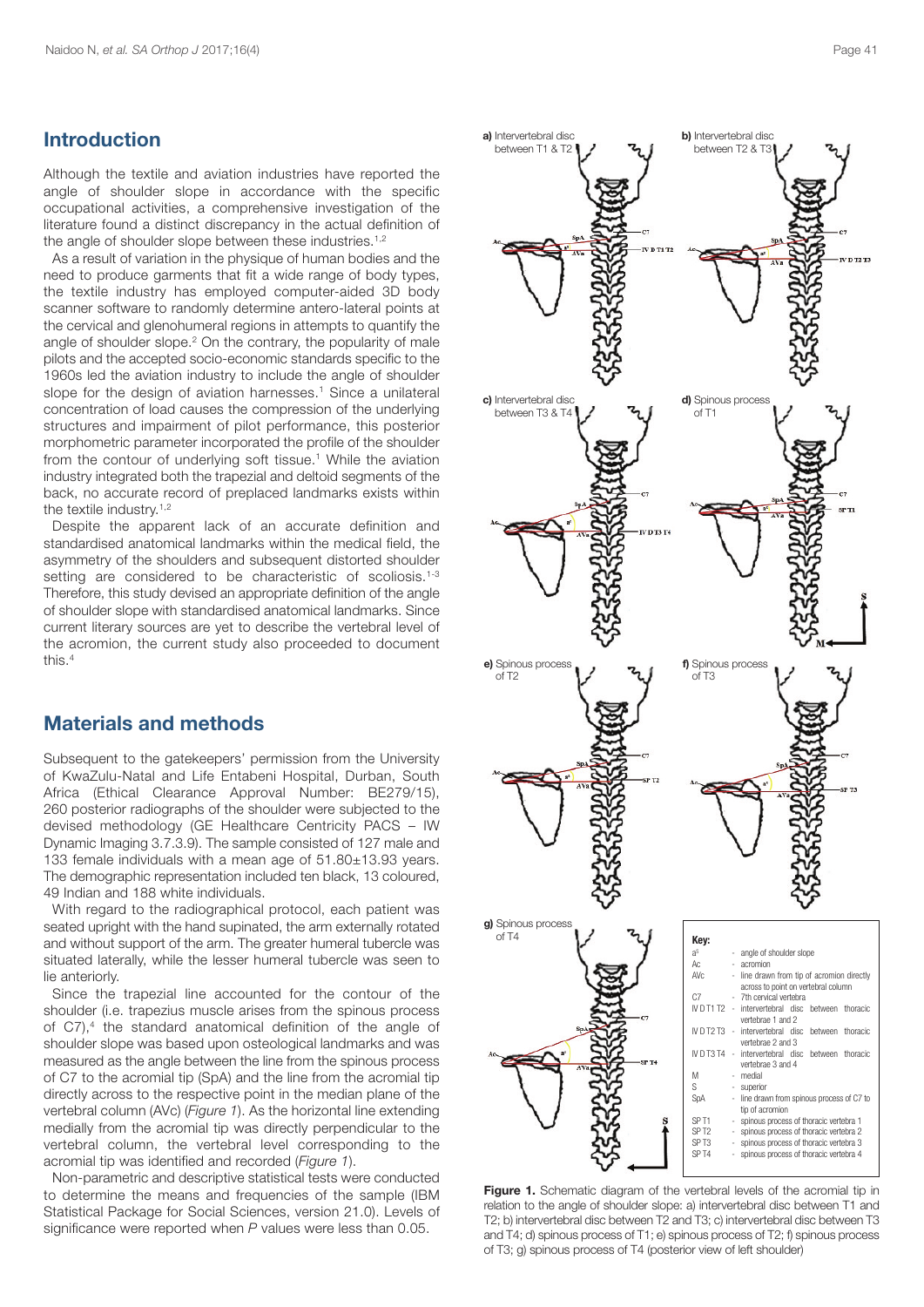# **Results**

The mean angle of shoulder slope was found to be 13.56±3.70º (*Table I*).

In male and female individuals, the mean angles of shoulder slope were 13.64±3.71º and 13.48±3.71º, respectively (*Table I*).

Left and right sides presented with mean angles of  $13.81 \pm 3.41^\circ$ and 13.33±3.95º, accordingly (*Table I*).

The mean angle of shoulder slope was also documented within each ethnic group, viz. black: 13.81±3.81º, coloured: 12.18±3.82º, Indian: 12.97±3.09º and white: 13.64±3.96º (*Table I*).

A statistically significant *P* value of 0.000 was recorded between the standard mean angle and age (*Table I*).

The incidence of the vertebral level of the acromial tip was categorised into seven groups according to standard, side and the respective demographic factors (*Figure 1, Table II*):

- i) Intervertebral disc between T1 and T2 16.54%
- Sex: male [5.77%], female [10.77%]; side: left [7.69%], right [8.85%]; race: black [0.38%], coloured [0.77%], Indian [3.85%], white [11.54%]
- ii) Intervertebral disc between T2 and T3 13.08% Sex: male [7.31%], female [5.77%]; side: left [5.38%], right [7.69%]; race: black [0.38%], coloured [0%], Indian [3.08%], white [9.62%]

**Table I:** Mean angle of shoulder slope (°) in accordance with standard, side and the respective demographic factors

| <b>Parameter</b> |              | Mean angle of<br>shoulder slope (°) |  |  |  |
|------------------|--------------|-------------------------------------|--|--|--|
| Standard         |              | 13.56±3.70                          |  |  |  |
| <b>Sex</b>       | Male         | $13.64 \pm 3.71$                    |  |  |  |
|                  | Female       | $13.48 \pm 3.71$                    |  |  |  |
| $P$ value        |              | 0.738                               |  |  |  |
| Side             | Left         | $13.81 \pm 3.41$                    |  |  |  |
|                  | Right        | $13.33 + 3.95$                      |  |  |  |
| $P$ value        |              | 0.304                               |  |  |  |
| Race             | <b>Black</b> | $13.81 \pm 3.81$                    |  |  |  |
|                  | Coloured     | $12.18 \pm 3.82$                    |  |  |  |
|                  | Indian       | $12.97 + 3.09$                      |  |  |  |
|                  | White        | $13.64 \pm 3.96$                    |  |  |  |
| $P$ value        |              | 0.225                               |  |  |  |
| Age: P value     |              | $0.000*$                            |  |  |  |

**Key:** \* - Significant P value

**Table II:** Incidence (%) of the acromial position in relation to vertebral levels

- iii) Intervertebral disc between T3 and T4  $5.00\%$  Sex: male [2.31%], female [2.69%]; side: left [3.46%], right [1.54%]; race: black [0%], coloured [0%], Indian [1.54%], white [3.46%]
- iv) Spinous process of T1 8.85% Sex: male [4.23%], female [4.62%]; side: left [2.31%], right [6.54%]; race: black [0.38%], coloured [0.77%], Indian [1.92%], white [5.77%]
- v) Spinous process of T2 27.69% Sex: male [15.38%], female [12.31%]; side: left [15.38%], right [12.31%]; race: black [1.92%], coloured [2.31%], Indian [4.23%], white [19.23%]
- vi) Spinous process of T3 28.08% Sex: male [13.85%], female [14.23%]; side: left [13.08%], right [15.0%]; race: black [0.38%], coloured [1.15%], Indian [4.23%], white [22.31%]
- vii) Spinous process of T4 0.77%
	- Sex: male [0%], female [0.77%]; side: left [0.38%], right [0.38]; race: black [0.38%], coloured [0%], Indian [0%], white [0.38%]

The comparison between the angle of shoulder slope and the vertebral level of the acromial tip yielded a statistically significant *P* value of 0.000 (*Table II*).

# **Discussion**

The current study investigated the angle of shoulder slope within the South African population by providing mean angle values according to the general and demographic representation of the sample. As the biomechanical imbalance in the angle of shoulder slope may impair shoulder functionality as well as other closely related organ systems, the definition of the angle of shoulder slope was denoted by standard anatomical reference points, viz. the spinous process of the seventh cervical vertebra, the median plane of the vertebral column and the acromial tip, which were unique to this study. 3

Although the only former study was conducted in 1965, the sample was exclusively limited to male air traffic service trainees. On the contrary, the present study evaluated the angle of shoulder slope in both male and female individuals. Male individuals presented with marginally larger angles which may be linked to the presence of testosterone. Furthermore, Hughes and Gallup<sup>5</sup> reported that the correlation of such parameters to the hip and waist, may assist to predict dimensions of sexual behaviour.

| <b>Parameter</b>                |              | <b>Vertebral level (%)</b> |                    |                                                                     |          |          |          |                |  |
|---------------------------------|--------------|----------------------------|--------------------|---------------------------------------------------------------------|----------|----------|----------|----------------|--|
|                                 |              | and T <sub>2</sub>         | and T <sub>3</sub> | IV disc between T1 IV disc between T2 IV disc between T3 <br>and T4 | SP of T1 | SP of T2 | SP of T3 | SP of T4       |  |
| Standard                        |              | 16.54                      | 13.08              | 5.00                                                                | 8.85     | 27.69    | 28.08    | 0.77           |  |
| Sex                             | Male         | 5.77                       | 7.31               | 2.31                                                                | 4.23     | 15.38    | 3.85     | $\overline{O}$ |  |
|                                 | Female       | 10.77                      | 5.77               | 2.69                                                                | 4.62     | 12.31    | 14.23    | 0.77           |  |
| $P$ value                       |              | 0.295                      |                    |                                                                     |          |          |          |                |  |
| Side                            | Left         | 7.69                       | 5.38               | 3.46                                                                | 2.31     | 15.38    | 13.08    | 0.38           |  |
|                                 | Right        | 8.85                       | 7.69               | 1.54                                                                | 6.54     | 12.31    | 15.0     | 0.38           |  |
| $P$ value                       |              | 0.165                      |                    |                                                                     |          |          |          |                |  |
| Race                            | <b>Black</b> | 0.38                       | 0.38               | $\overline{0}$                                                      | 0.38     | 1.92     | 0.38     | 0.38           |  |
|                                 | Coloured     | 0.77                       | $\Omega$           | $\overline{O}$                                                      | 0.77     | 2.31     | 1.15     | $\circ$        |  |
|                                 | Indian       | 3.85                       | 3.08               | 1.54                                                                | 1.92     | 4.23     | 4.23     | $\overline{0}$ |  |
|                                 | White        | 11.54                      | 9.62               | 3.46                                                                | 5.77     | 19.23    | 22.31    | 0.38           |  |
| $P$ value                       |              | 0.156                      |                    |                                                                     |          |          |          |                |  |
| Age: P value                    |              | 0.877                      |                    |                                                                     |          |          |          |                |  |
| Angle of shoulder slope P value |              | $0.000*$                   |                    |                                                                     |          |          |          |                |  |

**Key:** \* - Significant *P* value; IV - Intervertebral; SP - Spinous process; T - Thoracic vertebra